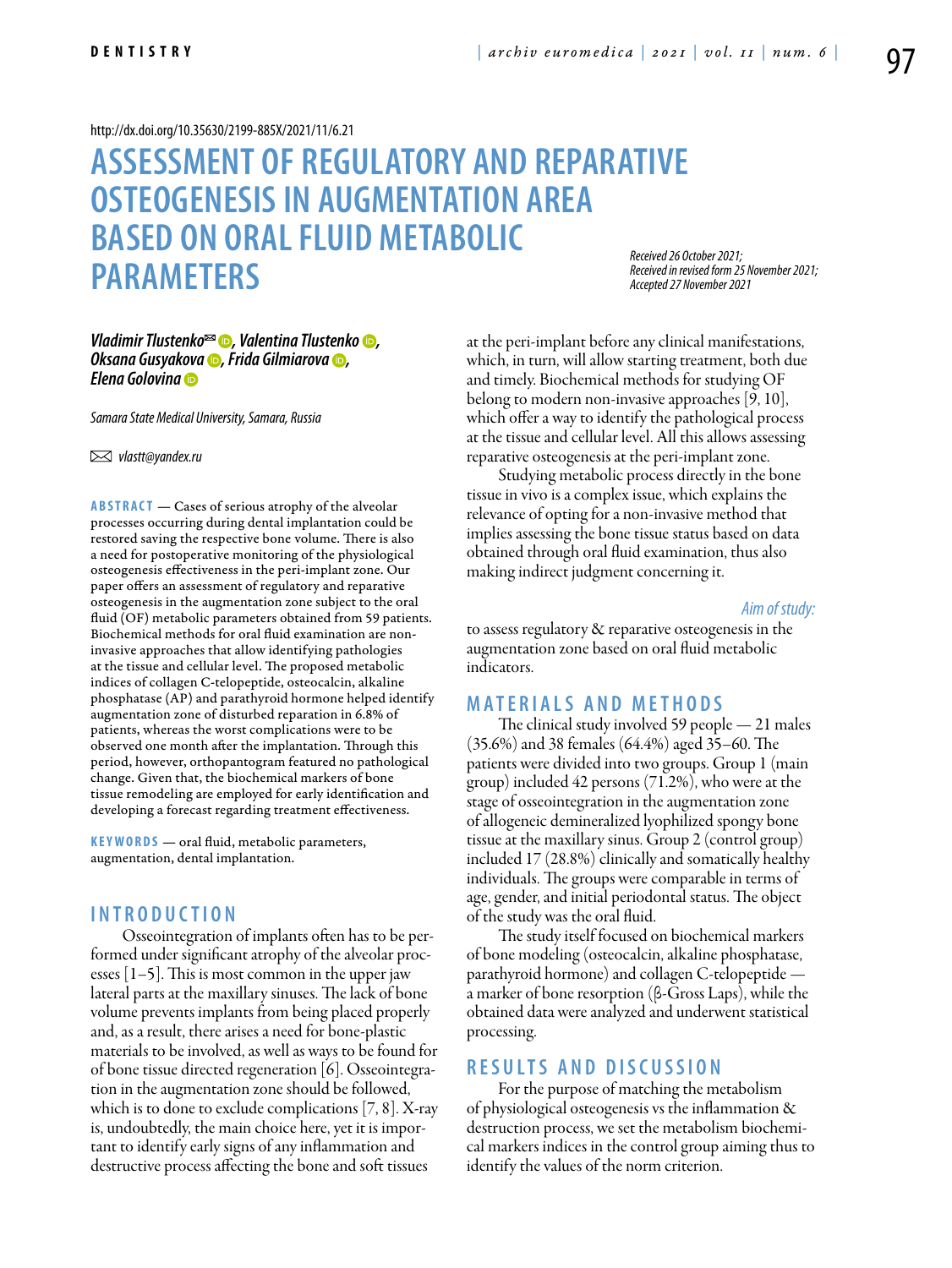In the control group, the osteocalcin content was found to be 0.55±0.006 ng/ml; alkaline phosphatase — 26.9±2.68 U/l; parathyroid hormone — 1.89±0.13 ng/ml, collagen C-telopeptide — 0.01±0.02 ng/ml. Similar indicators were examined in the main group. The analysis showed that during Week 1, metabolic parameters remained within norm in all the patients of the main group. The subsequent analysis, though, revealed that the dynamics changed within one month (Table 1).

compared with the control group — in another 4 patients.

The parathyroid hormone is a polypeptide with an action aimed at an increase of calcium ions concentration and phosphates concentration in blood plasma.

## **C ON CL U SION**

In view of the above, a comprehensive assessment of the bone metabolism parameters in the patients' OF manifest certain changes. On the one hand, an increase

*Table 1. Oral fluid metabolic parameters dynamics in patients of the main group (n=42) depending on the follow-up period (M±m)*

| <b>Time</b> | Number of<br>observations | Indicator                        |                    |                           |                               |
|-------------|---------------------------|----------------------------------|--------------------|---------------------------|-------------------------------|
|             |                           | Collagen C-telopeptide,<br>ng/mg | Osteocalcin, ng/ml | Alkaline phosphatase, U/I | Parathyroid hormone,<br>ng/ml |
| Week 1      | $n=42$                    | $0.01 \pm 0.003$                 | $0.56 + 0.006$     | $27.0 \pm 2.45$           | $1.89 \pm 0.14$               |
|             | $n=0$                     | $0.01 \pm 0.002$                 | $0.57 + 0.005$     | $26.3 \pm 1.8^*$          | $2.01 \pm 0.17$               |
| Week 2      | $n=40$                    | $0.01 \pm 0.05$                  | $0.55 \pm 0.06$    | $27.02 \pm 2.36$          | $1.88 + 0.14$                 |
|             | $n=2$                     | $0.015 + 0.003$                  | $0.75 \pm 0.04$ ** | $19.0 \pm 3.1$ **         | $2.35 \pm 0.12$ **            |
| Week 3      | $n=39$                    | $0.01 \pm 0.04$                  | $0.57 + 0.08$      | $28.3 \pm 1.64$           | $1.88 \pm 0.13$               |
|             | $n=3$                     | $0.02 \pm 0.005$ **              | $0.82 \pm 0.04*$   | $10.9 \pm 1.7*$           | $2.51 \pm 0.23*$              |
| 1 month     | $n=38$                    | $0.009 + 0.09*$                  | $0.56 \pm 0.09$    | $27.3 \pm 1.73$           | $1.86 \pm 0.12$               |
|             | $n=4$                     | $0.023 \pm 0.0009*$              | $0.93 \pm 0.07*$   | $5.7 \pm 0.4*$            | $2.59 \pm 0.21*$              |

*Note. Reliability of deviation from control: \* – at р<0.05; \*\* – р=0.01*

2 weeks following augmentation, for instance, there was a tendency observed, which featured a certain increase in collagen C-telopeptide in 2 patients; after 3 weeks, it doubled sharply in 3 patients, whereas a month later — in 4 patients. An increase in this criterion points at a destructive process in the augmentation zone, since during the resorption process, the telopeptide with the remnants of collagen molecules penetrates the oral fluid. However, the destruction cannot be judged based on one indicator only, therefore, other criteria were additionally employed to assess the osteogenesis status. The osteocalcin content was studied, and its increase in the OF, which was observed in 4 patients after 1 month, indicated a decrease in the mineralization at the area of augmentation, contributing to relative depletion of plastic resources.

The alkaline phosphatase levels in Week 1 went down slightly in one patient (0.97%), yet, 4 patients had the maximum decrease — more than 4 times down – in a month's time. The decrease in the alkaline phosphatase activity serves proof to improper conditions for osteogenesis, namely, reduced inorganic phosphate supply at the stage of bone tissue mineralization.

The parathyroid hormone dynamics from Week 1 until 1 month of observation shows it doubling — if

in C-telopeptide, parathyroid hormone and osteocalcin are indicative of destructive processes in the augmentation zone, whereas on the other, a decreasing activity of the alkaline phosphatase also indicates a slower bone formation. However, against the deep metabolic disorders, there was no change detected in these patients' orthopantomograms, which indicates early signs of structural and regulatory insufficiency. In this regard, given the fact that that 4 out of 59 patients (6.8%) had a disturbed physiological osteogenesis, which reached its maximum after 1 month, it appears reasonable to assess the above-described oral fluid metabolic parameters during the said period, thus preparing to take appropriate measures.

#### **REFEREN CES**

- 1. Kulakov А.А., Gvetadze R.Sh., Brailovskaya T.V. Modern approaches to dental implants placement in deficient alveolar bone. Dentistry. 2017;96(1): 43–45. DOI: 10.17116/stomat201796143-45
- 2. WISMEIJER D., CHEN S., BASER D. (editors) ITI Treatment Guide, Vol. 7: Ridge Augmentation Procedures in implant Patients: A staged Approach. Quintessence pub; 2014.
- 3. Chiapasco M., Casentini P., Zaniboni M. Bone augmentation procedures in implant dentistry. Int. J. Oral Maxillofac. Implant. 2009; 24: 237–59.